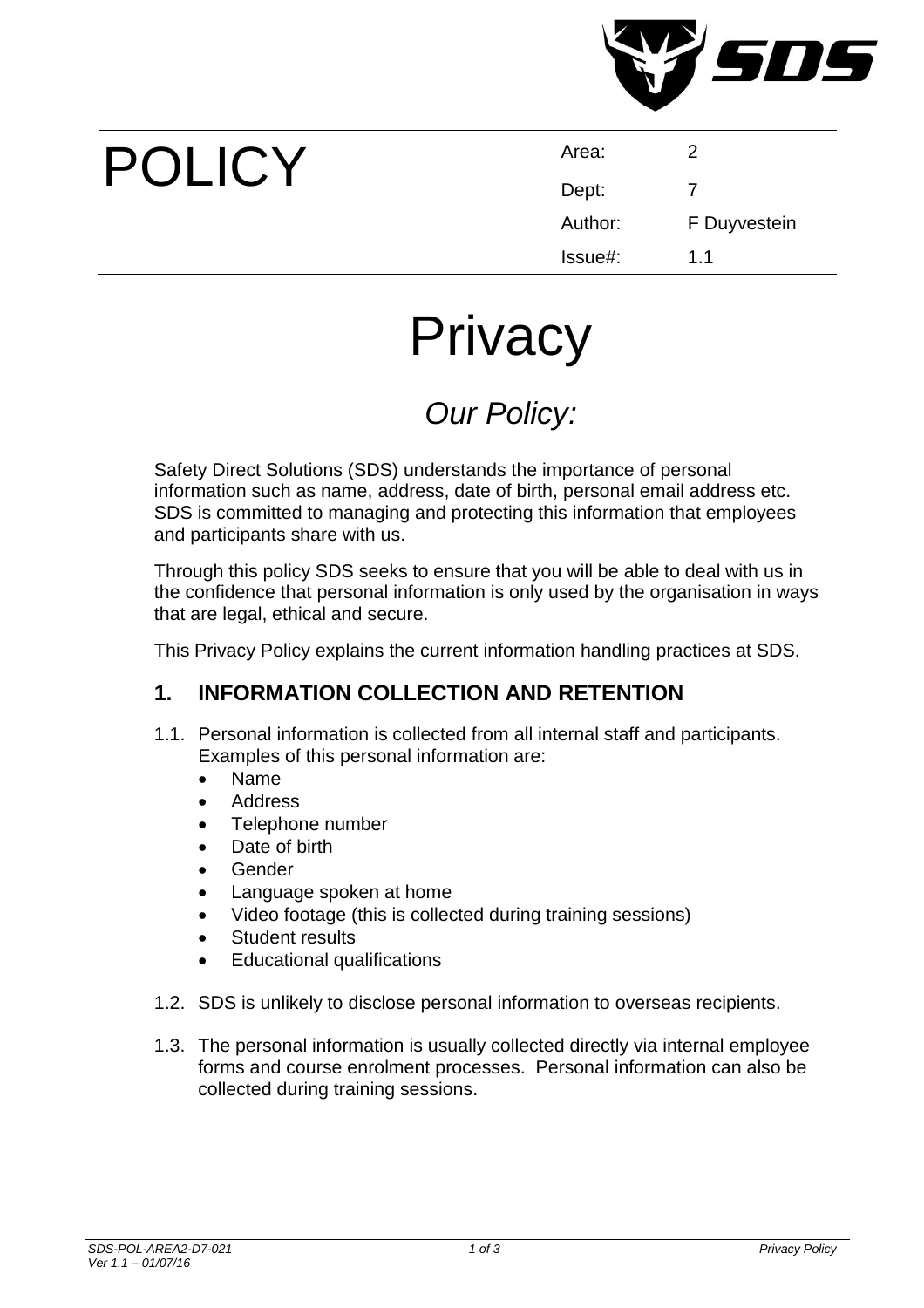- 1.4. All personal information is used for the purposes that it is provided for. For example, if you request information about a course, we will use this information to process your course enquiry. If you are an SDS employee, we may use and disclose personal information to our clients. This includes details of employee qualifications for training purposes and details of medical results for labour hire purposes.
- 1.5. All personal information relating to employees is disclosed ethically and responsibly and is only disclosed to authorised representatives of our clients.

#### **2. INFORMATION SECURITY**

- 2.1 SDS takes reasonable steps to ensure personal information is protected from misuse, loss, authorised access, modification or inappropriate disclosure.
- 2.2 SDS keeps both hard copy and electronic records on our premises and systems offsite using trusted third parties. Our security safeguards include:

ELECTRONIC SYSTEM SECURITY

- SDS has firewalls and anti-virus software systems to protect against unauthorised access to our systems
- SDS has an information management back-up system with our externally contracted IT provider.

BUILDING SECURITY

• SDS has appropriate building security including alarm systems and suitable lockable mechanisms for all access points.

ACCIDENTAL OR UNAUTHORISED ACCESS

- SDS take very seriously, and act promptly regarding, any accidental or unauthorised use or disclosure of personal information.
- SDS permits access to personal information based on defined job roles and requirements.

#### **3. ACCESSING INFORMATION**

3.1 SDS recognised that participants and employees have a right to request access, and a right to request correction of personal information we may hold about them. Individuals should make such requests in writing to:

| Position:  | <b>Chief Executive Officer</b> |
|------------|--------------------------------|
| Telephone: | (08) 9240 2200                 |
| Mail:      | <b>PO Box 893</b>              |
|            | Balcatta WA 6914               |
| Website:   | www.sdswa.com.au               |
| Email:     | admin@sdswa.com.au             |